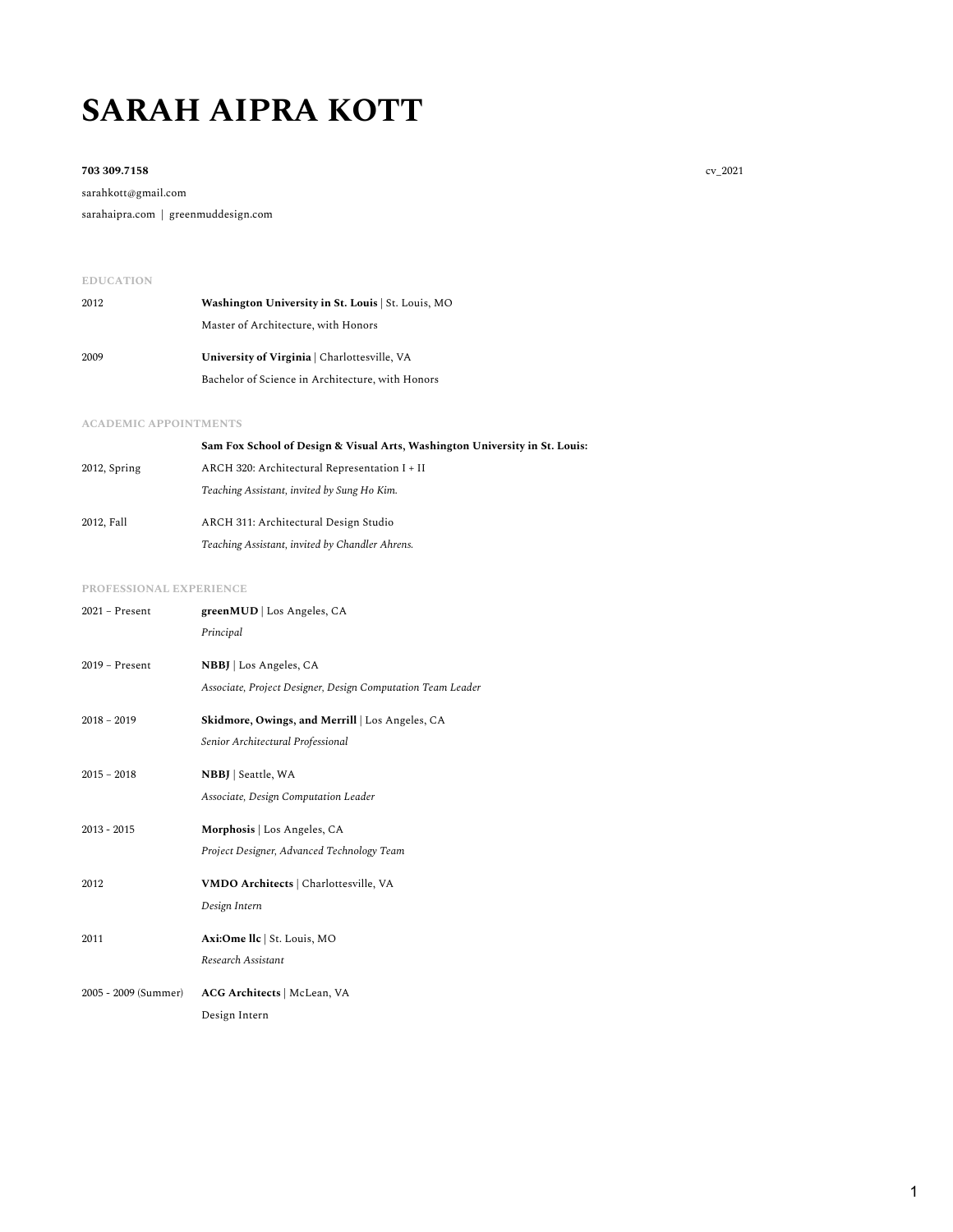#### **REGISTRATION AND PROFESSIONAL ASSOCIATIONS**

| 2018 - Present | Associate Member, American Institute of Architects (AIA), no. 38805775                         |
|----------------|------------------------------------------------------------------------------------------------|
| 2012 - Present | Licensure Candidate, National Council of Architectural Registration Boards (NCARB), no. 678263 |

#### **HONORS AND AWARDS**

| 2011 | Kott, Sarah. Corporate Architects and Facility Management (CAFM) Scholarship                      |
|------|---------------------------------------------------------------------------------------------------|
|      | American Institute of Architects (AIA), St. Louis, MO. \$2,500                                    |
| 2010 | Kott, Sarah. Dean's Scholarship                                                                   |
|      | Sam Fox School of Design & Visual Arts, Washington University in St. Louis (WUSTL), St. Louis, MO |

#### **CONFERENCE PRESENTATIONS, ESSAYS AND INTERVIEWS**

| 2018 | Kott, Sarah. "Seattle Opera: From Concept To Construction, A Case Study In Design Computation"                         |
|------|------------------------------------------------------------------------------------------------------------------------|
|      | Presentation, Autodesk One Team Extension, Denver, CO.                                                                 |
|      | Invited by Aaron Vorwerk.                                                                                              |
| 2017 | Kott, Sarah. "Seattle Opera: From Concept To Construction, A Case Study In Design Computation"                         |
|      | Presentation, Autodesk University, Las Vegas, NV.                                                                      |
| 2017 | Editors. "Backstage Access Comes Front and Center at the Seattle Opera" Flux.io for Medium interview,                  |
|      | December 2017. https://medium.com/@flux/backstage-access-comes-front-and-center-at-the-seattle- opera-<br>ff8769b30c0f |
| 2012 | Kott, Sarah. "Building With Hope" Essay, American Institute of Architects (AIA) Corporate Architects and Facility      |
|      | Management (CAFM) Scholarship, May 2012. https://network.aia.org/HigherLogic/System/                                   |
|      | DownloadDocumentFile.ashx?DocumentFileKey=e9ab02d3-9670-4818-aca4-2c9c8ecb48f9                                         |

#### **INVITED JURIES**

| 2020 | Woodbury University, School of Architecture, M.Arch Studio Review, invited by Carmelia Chiang.          |
|------|---------------------------------------------------------------------------------------------------------|
| 2019 | Woodbury University, School of Architecture, M.Arch Studio Review, invited by Carmelia Chiang.          |
| 2018 | University of Washington, College of Built Environments, M.Arch Studio Review, invited by Wyn Bielaska. |
| 2017 | University of Washington, College of Built Environments, M.Arch Studio Review, invited by Wyn Bielaska. |
| 2017 | Woodbury University, School of Architecture, B.Arch Studio Review, invited by Carmelia Chiang.          |

## **SELECTED RESEARCH, INSTALLATIONS, AND EXHIBITED WORK**

## **With greenMUD™**

# 2021 (Forthcoming) Kott, Sarah, Principal, research in parametric design and additive manufacturing of earthenware artworks, Los Angeles, CA.

#### **With NBBJ Design**

2021 (Forthcoming) Kott, Sarah, Design Computation Team Leader, "Community Mud // Urban Folly", a research proposal by NBBJ's Design Computation Team in community engagement, parametric design and digital fabrication for urban improvements. Los Angeles, CA. 2020 - Ongoing Kott, Sarah, Design Computation Team Leader, partnered with the Design Performance Group on performancedriven research and solutions for project teams, Los Angeles, CA. *Design Computation Co-Leads include Kristen Forward and Pragya Gupta. Design Performance Group led by Peter Alspach, Margaret Montgomery, and Nate Holland.* 2015 - Ongoing Kott, Sarah, Design Computation Leader, specialized in parametric facade research and interoperability across team workflows, Seattle, WA.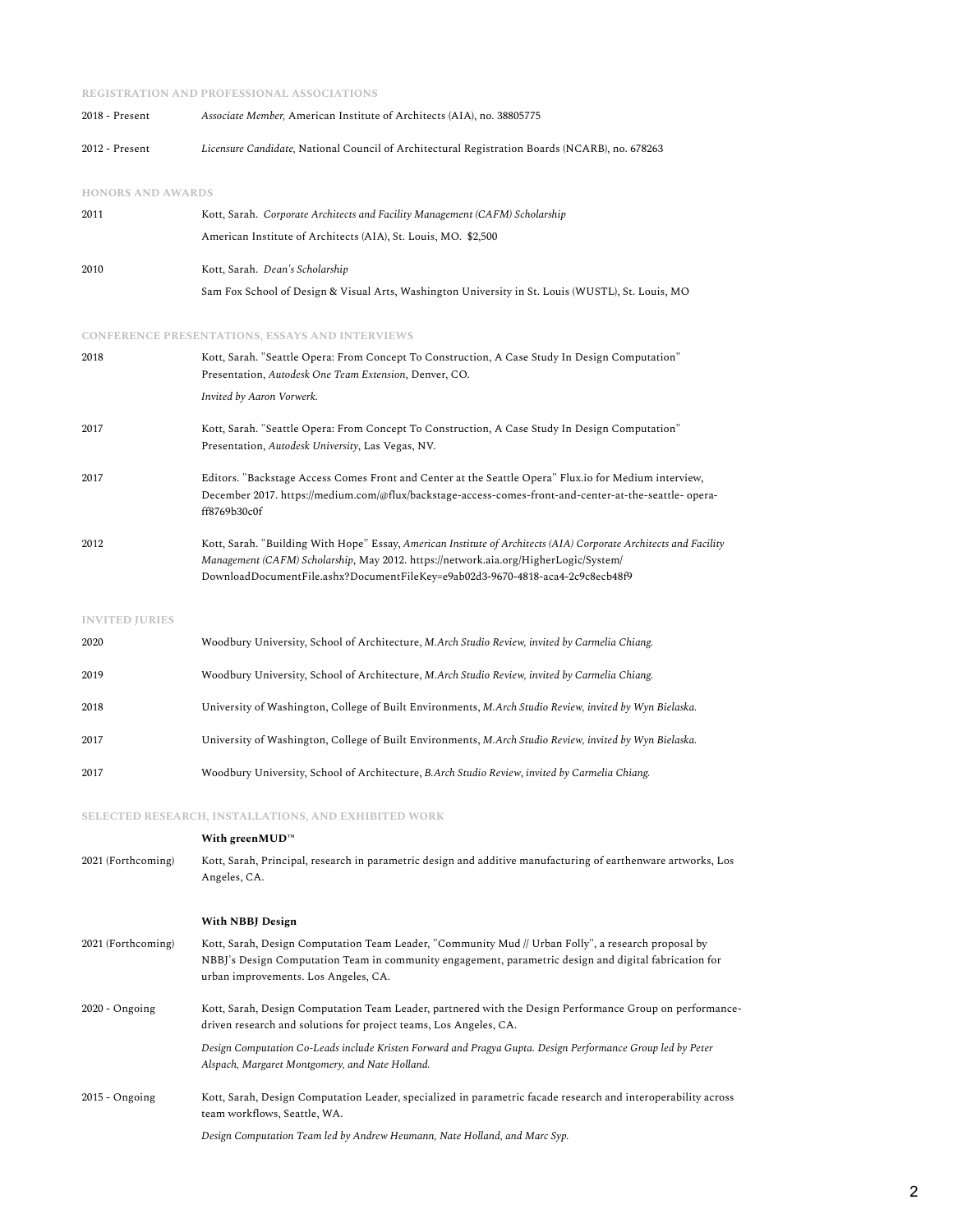|                                 | <b>With Morphosis Architects</b>                                                                                                                                                                                                    |
|---------------------------------|-------------------------------------------------------------------------------------------------------------------------------------------------------------------------------------------------------------------------------------|
| 2015                            | Kott, Sarah and Ago, Viola, Project Designer, Advanced Technology Team, led FRP research and insolation<br>analysis for performance-driven brise soleil facade, Los Angeles, CA.                                                    |
|                                 | Advanced Technology Team led by Cory Brugger and Kerenza Harris.                                                                                                                                                                    |
| 2014                            | Kott, Sarah and Ago, Viola, Project Designer, Advanced Technology Team, researched geometric optimization<br>and led the panelization of complex facades in Grasshopper for Rhino, Los Angeles, CA.                                 |
|                                 | Advanced Technology Team led by Cory Brugger and Kerenza Harris.                                                                                                                                                                    |
| 2013                            | Kott, Sarah, Project Designer, Advanced Technology Team, led parametric design and material research for<br>overall building massing, interior atrium liners, and facade articulation in Grasshopper for Rhino, Los Angeles,<br>CA. |
|                                 | Advanced Technology Team led by Cory Brugger and Kerenza Harris.                                                                                                                                                                    |
| 2013                            | Kott, Sarah, WUSTL Alumni, participated in the "Drawing: Alumni Exhibition 2014", Sam Fox School of Design<br>& Visual Arts, Washington University in St. Louis, St. Louis, MO.                                                     |
|                                 | Invited by Chandler Ahrens.                                                                                                                                                                                                         |
|                                 | With Axi:Ome                                                                                                                                                                                                                        |
| 2011                            | Kott, Sarah, Research Assistant, led material research in a holographic films, light, color and reflectivity for the<br>'Prism Tower' (unbuilt), St. Louis, MO.                                                                     |
|                                 | Design Direction led by Sung Ho Kim.                                                                                                                                                                                                |
|                                 | Student Work With Sam Fox School of Design & Visual Arts, Washington University in St. Louis (WUSTL)                                                                                                                                |
| 2011                            | Kott, Sarah, M.Arch studio in collaboration with THE VERY MANY, participated in the design, research and<br>fabrication of "plasti(k) pavilion" for Botanical Heights neighborhood, St. Louis, MO.                                  |
|                                 | M.Arch Digital Fabrication Studio led by Ken Tracy.                                                                                                                                                                                 |
| <b>SELECTED DESIGN PROJECTS</b> |                                                                                                                                                                                                                                     |
|                                 | With NBBJ Design, Los Angeles CA                                                                                                                                                                                                    |
| 2021 (Forthcoming)              | Kott, Sarah, Design Computation Leader, PenPlace at Amazon's Arlington Headquarters, Commercial High-<br>Rise, Arlington, VA (scheduled to begin construction in 2022).                                                             |
| $2019 - 2020$                   | Kott, Sarah, Architectural Associate, Warner Bros Corporate Interiors, Tenant Improvement, Burbank, CA<br>(under construction).                                                                                                     |
|                                 | With Skidmore, Owings, and Merrill, Los Angeles CA                                                                                                                                                                                  |
| 2018                            | Kott, Sarah, Senior Architectural Professional and Project BIM Lead, Los Angeles World Airports (LAWA)<br>Police Headquarters, Civic Headquarters, Los Angeles, CA (built).                                                         |

**With NBBJ Design, Seattle WA**

| 2015 - 2018 | Kott, Sarah, Design Computation Leader and Associate, Seattle Opera at the Center, Civic and Performing Arts, |
|-------------|---------------------------------------------------------------------------------------------------------------|
|             | Seattle, WA (built).                                                                                          |

## **With Morphosis Architects, Los Angeles CA**

| 2015 | Kott, Sarah, Advanced Technology Project Team, Kolon One & Only Tower, Corporate Research Park, Seoul, |
|------|--------------------------------------------------------------------------------------------------------|
|      | South Korea (built).                                                                                   |
|      |                                                                                                        |

2014 Kott, Sarah, Advanced Technology Project Team, Centennial Tower, Facade Retrofit, Singapore (built).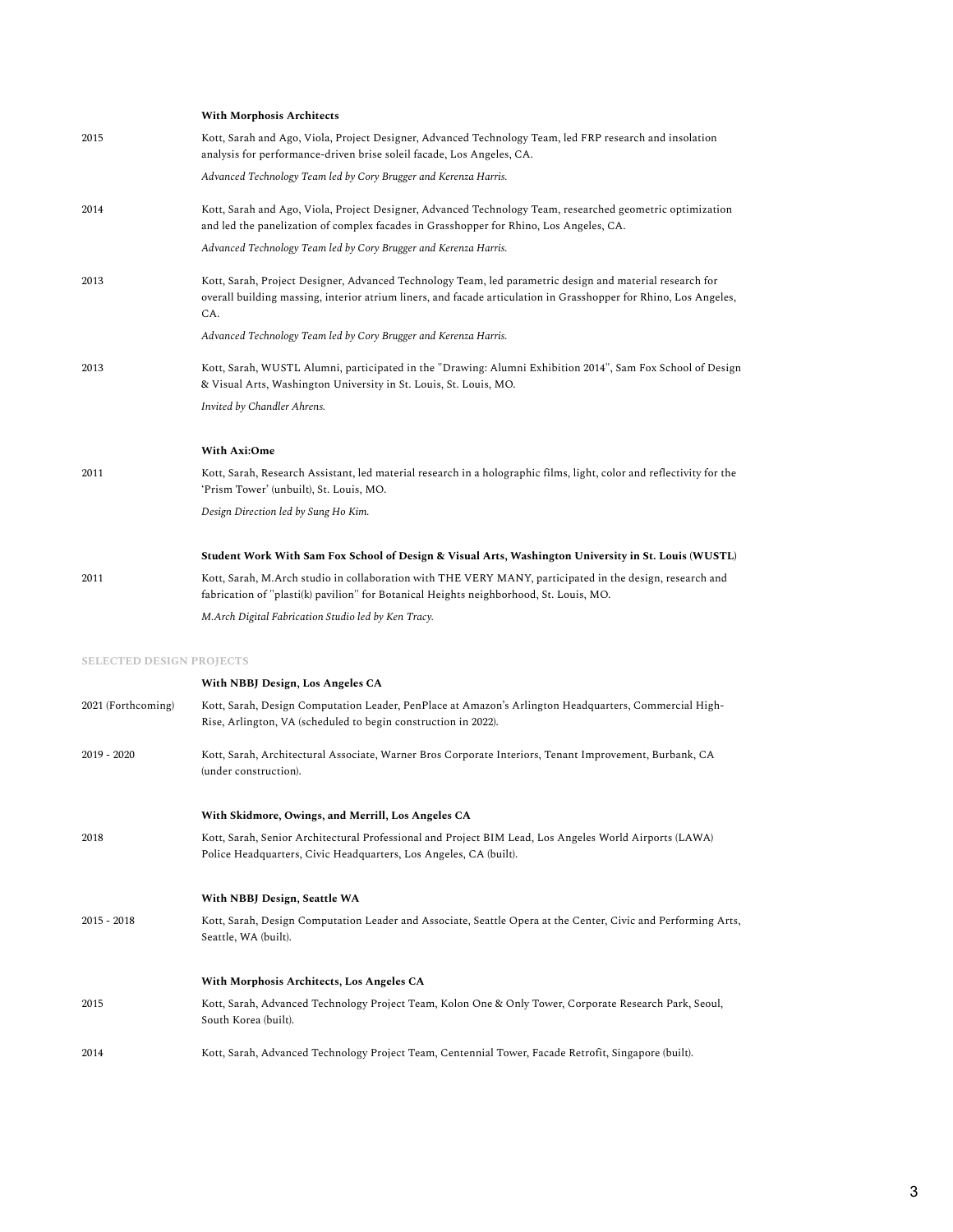| 2014                               | Kott, Sarah, Advanced Technology Project Team, China Construction Bank Tower, Commercial High-Rise,<br>Shenzhen, CN (unbuilt).    |
|------------------------------------|-----------------------------------------------------------------------------------------------------------------------------------|
| 2014                               | Kott, Sarah, Advanced Technology Project Team, Quay Quarter Sydney, Commercial High-Rise, Sydney, AU<br>(unbuilt).                |
| 2013                               | Kott, Sarah, Advanced Technology Project Team, Hanking Center Tower, Commercial High-Rise, Shenzhen,<br>CH (built).               |
| 2013                               | Kott, Sarah, Project Assistant, Taubman Complex at Lawrence Tech, Higher-Education, Southfield, MI, US<br>(built).                |
|                                    | With VMDO, Charlottesville VA                                                                                                     |
| 2012                               | Kott, Sarah, Design Intern, Liberty University Montview Student Union + Dining, Higher-Education,<br>Lynchburg, VA, US (built).   |
|                                    | With Axi:Ome, St. Louis MO                                                                                                        |
| 2011                               | Kott, Sarah, Research Assistant, Prism Tower, Arts and Culture High-Rise, Winston Salem, NC, US (unbuilt).                        |
| SERVICE, TRAINING, AND PEER REVIEW |                                                                                                                                   |
| 2021                               | NBBJ: Tech Thursday   Los Angeles, CA                                                                                             |
|                                    | Presenter, co-presenters included Kristen Forward, Sean McKeever and Zhihang Fu                                                   |
| 2021                               | NBBJ: Innovation Workshop   Los Angeles, CA                                                                                       |
|                                    | Organizer and Contributor, co-organizers included Nate Holland, Kristen Forward, and Pragya Gupta                                 |
| 2020                               | <b>ACADIA 2020 Conference: Distributed Proximities</b>   Online                                                                   |
|                                    | Paper Blind Peer Reviewer, invited by Viola Ago.                                                                                  |
| 2018-2019                          | <b>SOM: Women in Architecture Forum and Mentorship</b> Los Angeles, CA                                                            |
|                                    | Contributor and Mentor                                                                                                            |
| $2017 - 2018$                      | <b>NBBJ: TechFriday   Seattle, WA</b>                                                                                             |
|                                    | Founder, Moderator, and Contributor                                                                                               |
| 2017                               | Autodesk University   Las Vegas, NV                                                                                               |
|                                    | Presenter                                                                                                                         |
| 2016                               | <b>Autodesk University</b>   Las Vegas, NV                                                                                        |
|                                    | Attendee and Advanced Dynamo Workshop Participant                                                                                 |
| $2015 - 2017$                      | NBBJ: Grasshopper User Group (GHUG)   Seattle, WA                                                                                 |
|                                    | Organizer and Contributor, co-organizers included Andrew Heumann, Nate Holland, and Dan Anthony                                   |
| 2015                               | <b>NBBJ: Hackathon   Seattle, WA</b>                                                                                              |
|                                    | Contributor, Organized by Andrew Heumann, Nate Holland, and Dan Anthony.                                                          |
| 2014                               | ACADIA 2014 Conference: Design Agency   Los Angeles, CA                                                                           |
|                                    | Attendee and 'Design Glitch' Hackathon Participant, 2014 Hackathon organized by Jose Sanchez, Kris Mun and<br>Jason Kelly Johnson |
| 2014                               | Facades Plus Conference: Technology Workshop with Thornton Tomasetti's Building Skin Group and<br>CORE Studio   Chicago, IL       |
|                                    | Attendee and Workshop Participant, workshop led by Matthew Naugle and Alloy Kemp.                                                 |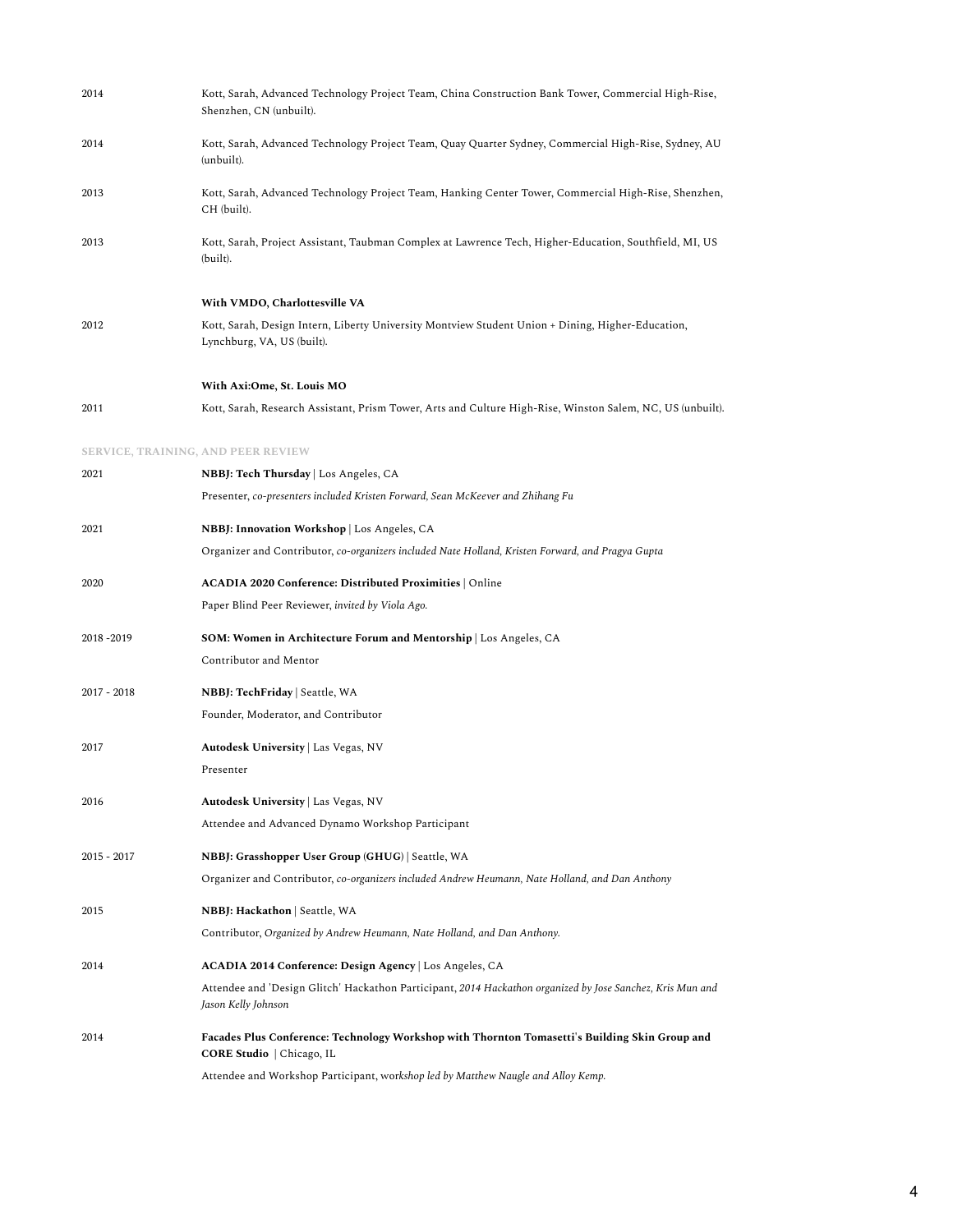| 2014          | Morphosis: Visiting Lecture Series   Los Angeles, CA                                                                                       |
|---------------|--------------------------------------------------------------------------------------------------------------------------------------------|
|               | Organizer and Moderator, co-organizers included Viola Ago and Kerenza Harris                                                               |
| $2013 - 2014$ | Morphosis: Grasshopper Standards and in-house training sessions   Los Angeles, CA                                                          |
|               | Organizer and Educator, co-organizers included Viola Ago and Kerenza Harris                                                                |
| $2010 - 2012$ | Alberti Architecture for Young People (with Sam Fox School of Design & Visual Arts, Washington<br>University in St. Louis)   St. Louis, MO |
|               | Educator                                                                                                                                   |
| 2010          | National Building Museum: LEGO Architecture Exhibit   Washington D.C.                                                                      |
|               | Gallery Assistant                                                                                                                          |
| 2009          | Charlottesville Community Design Center (CCDC): Design/Build Course with Charlottesville High School<br>(CHS)   Charlottesville, VA        |
|               | Gallery Assistant and Educator                                                                                                             |
| 2009          | Monticello Department of Restoration: Historic Restoration Proposal for 'Mulberry Row'   Charlottesville,<br><b>VA</b>                     |
|               | Research Assistant                                                                                                                         |
| 2009          | Elizabeth River Project: The Learning Barge (with the University of Virginia School of Architecture)  <br>Charlottesville, VA              |
|               | Student Artist Contributor, Design, Research and Fabrication led by Phoebe Crisman, Artist Contribution led by Sanda<br>Illiescu           |

#### **PUBLICATIONS (FEATURES AND CITATIONS OF MY WORK AND COLLABORATION, BY OTHER AUTHORS)**

|      | With NBBJ Design, Seattle WA and Los Angeles CA                                                                                                                                                                                                                        |
|------|------------------------------------------------------------------------------------------------------------------------------------------------------------------------------------------------------------------------------------------------------------------------|
| 2020 | Caulfield, John. "Buildings as Open Source Platforms." Building Design + Construction Magazine, 15 April 2020.<br>https://www.bdcnetwork.com/buildings-open-source-platforms                                                                                           |
| 2018 | Bernstein, Phil. "New Methods, New Results." Architecture + Urbanism (A+U), No. 579, Nobuyuki Yoshida, A+U<br>Publishing Co., Ltd., 2018, Japan (pp. 156 - 160).                                                                                                       |
| 2018 | Karras, Christy. "Seattle Opera has big plans for its new headquarters at Seattle Center." Seattle Times, 15<br>February 2018, https://www.seattletimes.com/entertainment/classical-music/seattle-opera-has- big-plans-for-its-<br>new-headquarters-at-seattle-center/ |
| 2018 | Borchert, Gavin. "Seattle Opera at the Center Is the New Crown Jewel of Seattle Center" Seattle Magazine, 14<br>December 2018. https://www.seattlemag.com/arts-and-culture/seattle-opera-center-new-crown-jewel- seattle-<br>center                                    |
| 2018 | Borchert, Gavin. "Seattle Opera's New Heart of Glass." Seattle Weekly, 12 December 2018, https://www.<br>seattleweekly.com/arts/seattle-operas-new-heart-of-glass/                                                                                                     |
|      | With Morphosis Architects, Los Angeles CA                                                                                                                                                                                                                              |
| 2021 | Stephens, Suzanne. "Hanking Center by Morphosis Architects." Architectural Record, 1 May 2021. https://www.<br>architecturalrecord.com/articles/15096-hanking-center-by-morphosis-architects                                                                           |
| 2020 | Su, Stan. "Interwoven: The Kolon One & Only Tower." Technology   Architecture + Design, 4:2, 26 October 2020.<br>https://doi.org/10.1080/24751448.2020.1804761 (research and design contribution not credited).                                                        |
| 2020 | Truong, Quong. "Composite Architecture: Building and Design with Carbon Fiber and FRPs." Birkhäuser, 2020.                                                                                                                                                             |
| 2018 | Editors. "Kolon One & Only Tower" GA Document, No. 149, ADA Edita Tokyo, 2018, Japan.                                                                                                                                                                                  |
| 2018 | Castro, Fernanda. "Kolon One & Only Tower / Morphosis Architects." ArchDaily, 26 August 2018. https://www.<br>archdaily.com/900774/kolon-one-and-only-tower- morphosis-architects.                                                                                     |